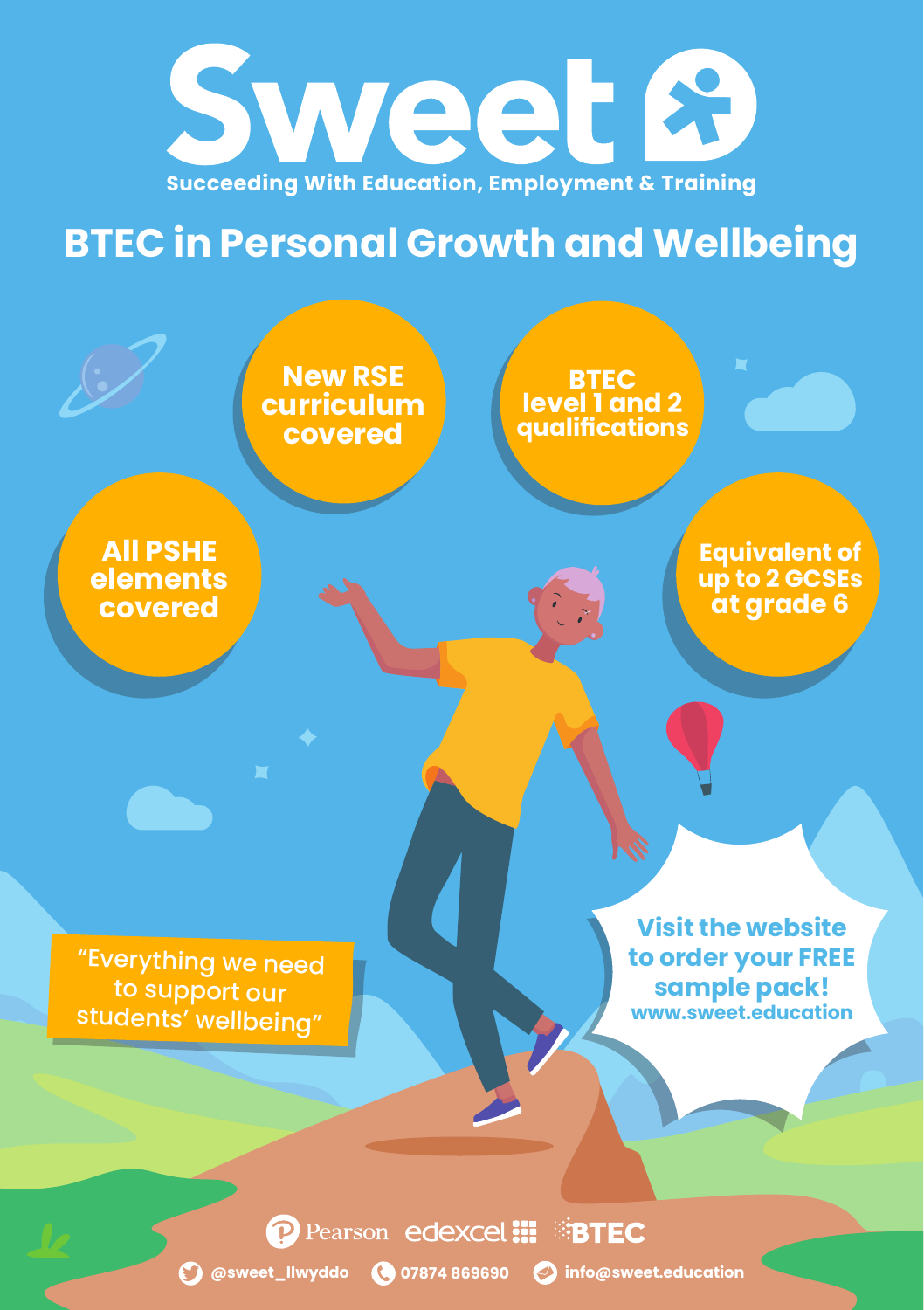## **What is the PGW?**

The Sweet PGW resource and qualification is everything students need to know about the world around them. It creates engaging conversations about big issues, develops life skills and promotes progression to further study and future employment.

![](_page_1_Picture_2.jpeg)

#### **Book 1: Fitter Healthier Happier**  Physical Health & Wellbeing

- Physical health, nutrition and exercise
- Body shaming and body positivity
- The dangers of smoking, alcohol and drugs.

![](_page_1_Picture_7.jpeg)

- Influences and what makes us unique
- Self-esteem, attitudes, beliefs and values
- Empathy and respect for others.

![](_page_1_Picture_11.jpeg)

**Book 2: I've Got a Feeling...** Emotional Wellbeing

- Mental health and wellbeing
- Self-care, mindfulness and support strategies
- The impact of social media.

## **Book 3: Skills for Socal Success**

- Healthy and unhealthy relationships
- Peer pressure and bullying
- Harassment, discrimination and hate crime.

![](_page_1_Picture_20.jpeg)

#### **Book 4: Let's Talk About...** Sexual Health & Wellbeing

- Sexual health, consent and safety
- LGBT+ issues and violence against women
- Contraception, STIs and pregnancy.

**Book 2** Emotional Wellbeing Environmental Awareness **Book 6: Our World, Our Future**

- Climate change and pollution
- Local environmental issues and their impact
- Recycling and reducing waste.

![](_page_1_Picture_29.jpeg)

#### **Book 7: Making Money Work for Me!** Financial Awareness

- Savings, bills and budgets
- Payslips, deductions and tax
- Money safety, including investing and gambling.

**Book 8: Future Roles and Setting Goals** Personal Progress

- Progression plans and long-term goals
- Job applications, CVs and interviews
- Career advice and guidance.

# **Created by teachers, for teachers**

The Sweet team have a wealth of experience as teachers, tutors, and department heads. We have a genuine understanding of teachers' needs and have designed the PGW resource to save you time and effort - **no planning or preparation required.**

![](_page_1_Picture_41.jpeg)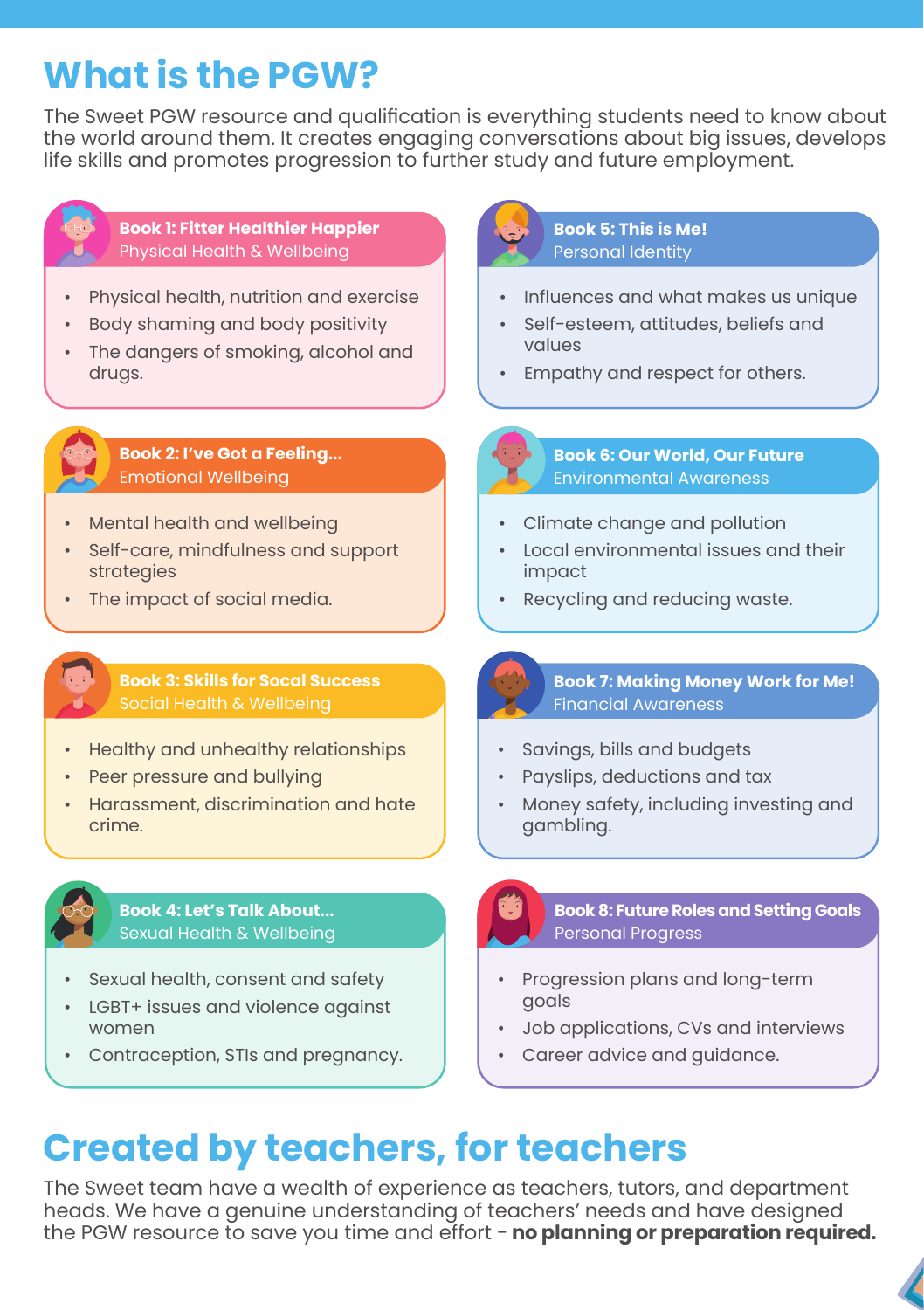### **How can I deliver the PGW?**

The PGW qualification is flexible and can be delivered from Year 7 through PSHE lessons, core subjects or option choices. Students can complete the qualification in workbooks or on our online platform, e-Sweet. Perfect for all students aged 11-16, in all types of educational provision.

![](_page_2_Figure_2.jpeg)